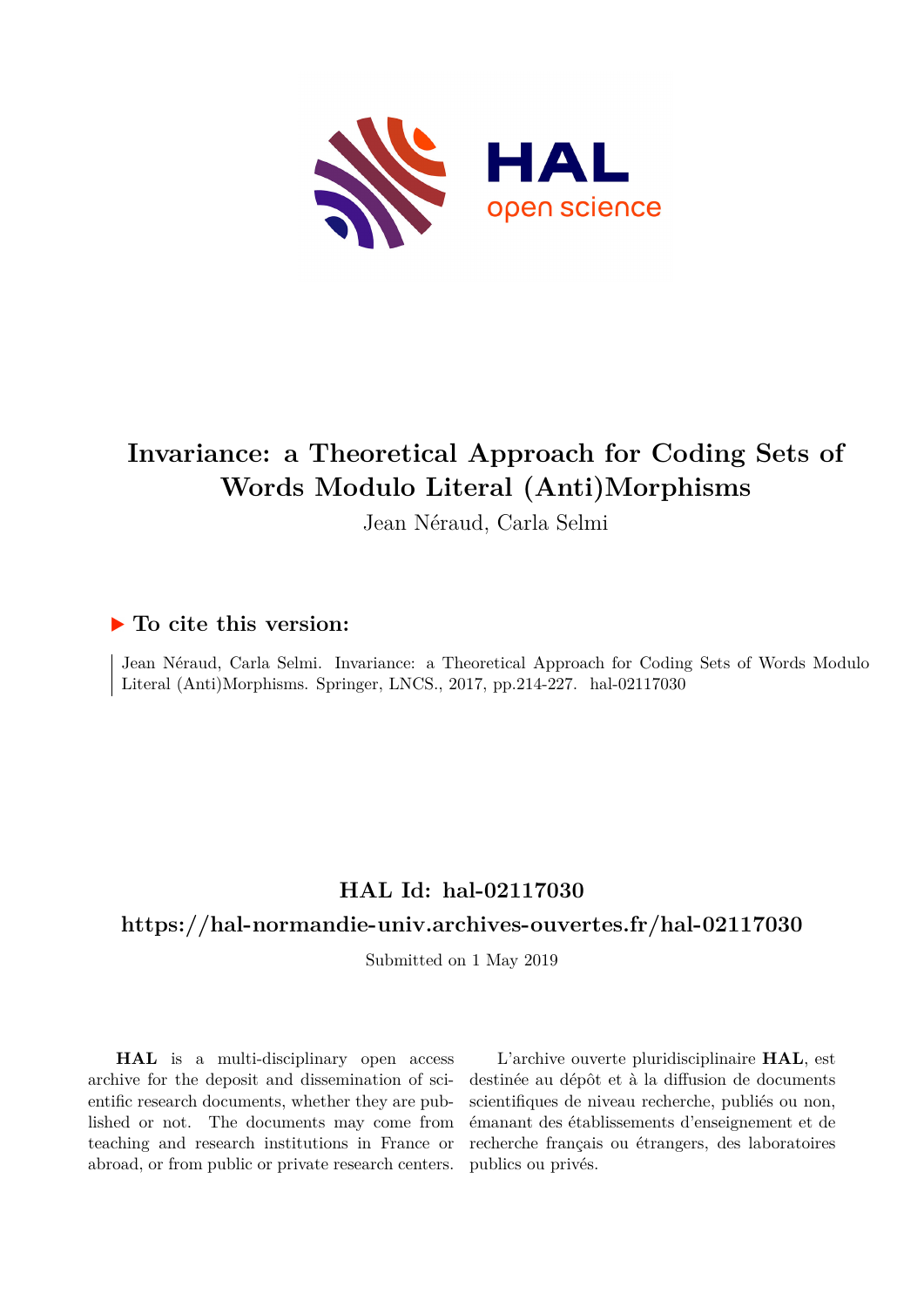## **Invariance: a Theoretical Approach for Coding Sets of Words Modulo Literal (Anti)Morphisms**

Jean Néraud and Carla Selmi

Université de Rouen, Laboratoire d'Informatique, de Traitement de l'Information et des Systèmes, Avenue de l'Université, 76800 Saint-Étienne-du-Rouvray, France neraud.jean@free.fr,carla.selmi@univ-rouen.fr

**Abstract.** Let *A* be a finite or countable alphabet and let  $\theta$  be literal (anti)morphism onto *A ∗* (by definition, such a correspondence is determinated by a permutation of the alphabet). This paper deals with sets which are invariant under  $\theta$  ( $\theta$ -invariant for short). We establish an extension of the famous defect theorem. Moreover, we prove that for the so-called thin *θ*-invariant codes, maximality and completeness are two equivalent notions. We prove that a similar property holds for some special families of *θ*-invariant codes such as prefix (bifix) codes, codes with a finite (two-way) deciphering delay, uniformly synchronous codes and circular codes. For a special class of involutive antimorphisms, we prove that any regular *θ*-invariant code may be embedded into a complete one.

**Keywords:** antimorphism, bifix, circular, code, complete, deciphering delay, defect, delay, embedding, equation, literal, maximal, morphism, prefix, synchronizing delay, variable length code, verbal synchronizing delay, word.

#### **1 Introduction**

During the last decade, in the free monoid theory, due to their powerful applications, in particular in DNA-computing, one-to-one *morphic* or *antimorphic* correspondences play a particularly important part. Given a finite or countable *alphabet*, say *A*, any such mapping is a substitution which is fully determined by extending a unique permutation of *A*, to a mapping onto *A<sup>∗</sup>* (the *free monoid* that is generated by *A*). The resulting mapping is commonly referred to as *literal* (or *letter-to-letter*) moreover, in the case of a finite alphabet, it is well known that, with respect to the composition, some power of such a correspondence is the identity (classically, in the case where this power corresponds to the square, we say that the correspondence is *involutive*).

In that special case of involutive morphisms or antimorphisms -we write (anti)morphisms for short, lots of successful investigations have been done for extending the now classical combinatorical properties on words: we mention the study of the so-called pseudo-palindromes  $[3, 5]$ , or that of pseudo-repetitions  $[4, 9, 13]$ . The framework of some peculiar families of codes [12] and equations in words [6, 7] have been also concerned. Moreover, in the larger family of one-to-one (anti)morphisms, a nice generalization of the famous theorem of Fine and Wilf [14, Proposition 1.3.5] has been recently established in [8].

Equations in words are also the starting point of the study in the present paper, where we adopt the point of view from [14, Chap. 9]. Let *A* be a finite or countable alphabet; a one-to-one literal (anti)morphism onto *A<sup>∗</sup>* , namely *θ*, being fixed, consider a finite collection of unknown words, say *Z*. In view of making the present foreword more readable, in the first instance we take  $\theta$  as an involutive literal substitution (that is  $\theta^2 = id_{A^*}$ ). We assign that the words in *Z* and their images by  $\theta$  to satisfy a given equation, and we are interested in the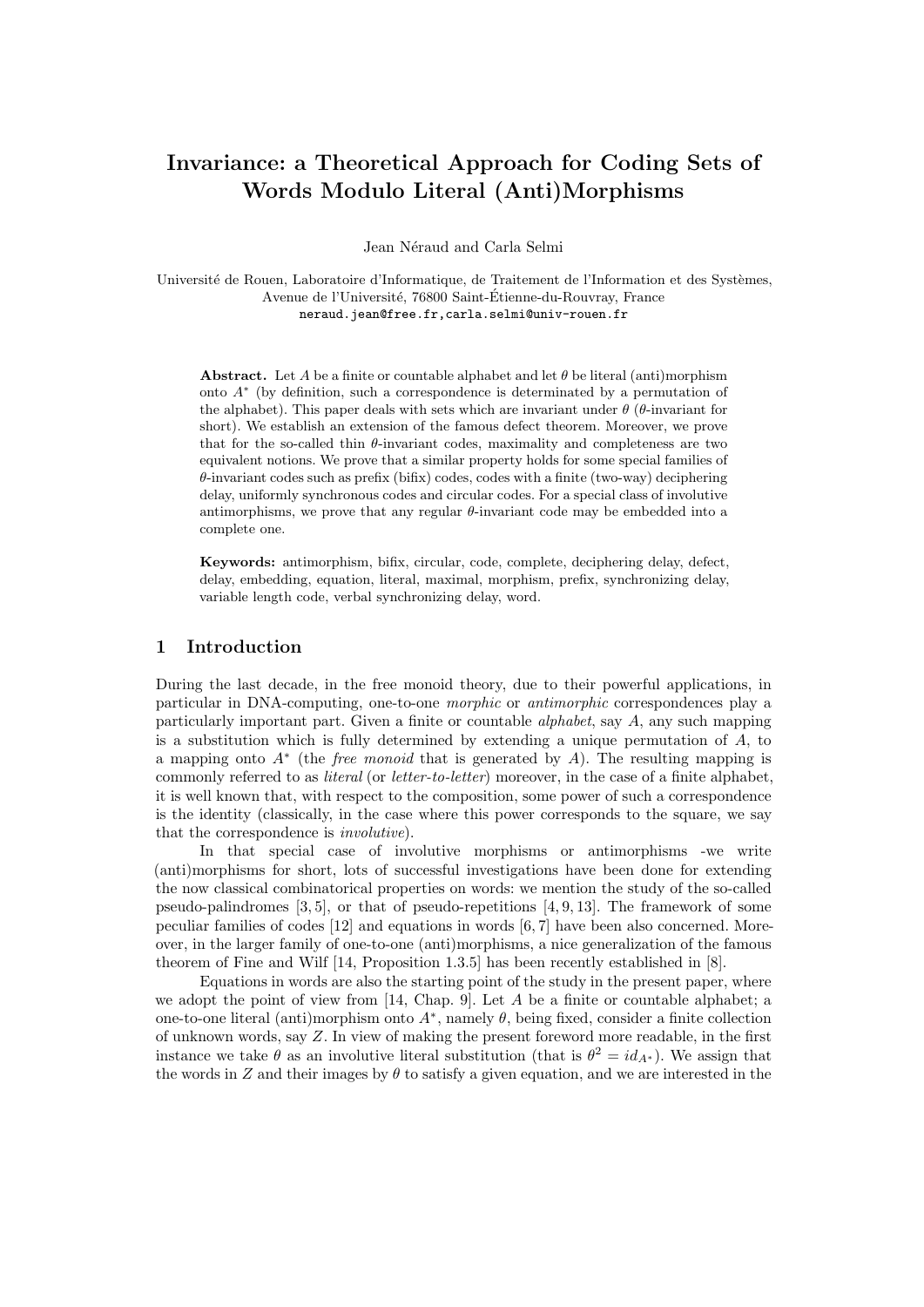#### 2 J. Néraud and C. Selmi

cardinality of any set *T*, whose elements allow by concatenation to compute all the words in *Z*. Actually, such a question might be more complex than in the classical configuration, where  $\theta$  does not interfer: it is well known that in that classical case, according to the famous defect theorem [14, Theorem 1.2.5], the words in *Z* may be computed as the concatenation of at most *|Z| −* 1 words that don't satisfy any non-trivial equation. With the terminology of  $[14, 10]$ , *T*, the set of such words is a *code*, or equivalently  $T^*$ , the submonoid that it generates, is *free*: more precisely, with respect to the inclusion of sets it is the smallest free submonoid of *A<sup>∗</sup>* that contains *Z*.

Along the way, for solving our problem, applying the defect theorem to the set  $X =$  $Z \cup \theta(Z)$  might appear as natural. Such a methodology garantees the existence of a code *T*, with  $|T| \leq |X| - 1$ , and such that  $T^*$  is the smallest free submonoid of  $A^*$  that contains *X*. Unfortunately, since both the words in *Z* and  $\theta(Z)$  are expressed as concatenations of words in *T*, among the elements of  $T \cup \theta(T)$  non-trivial equations can remain; in other words, by applying that methodology, the initial problem would be transferred among the words in  $T \cup \theta(T)$ . This situation is particularly illustrated by [13, Proposition 3], where the authors prove that, given an involutive antimorphism  $\theta$ , the solutions of the equation  $xy = \theta(y)x$  are  $x = (uv)^i u, y = vu$ , where the elements *u, v* of *T* satisfy the non-trivial equation  $vu = \theta(u)\theta(v)$ .

In the general case where  $\theta$  is a literal one-to-one (anti)morphism, we note that the union, say *Y*, of the sets  $\theta^{i}(T)$ , for all  $i \in \mathbb{Z}$ , is itself  $\theta$ -invariant, therefore an alternative methodology will consist in asking for some code *Y* which is invariant under  $\theta$ , and such that *Y*<sup>\*</sup> is the smallest free submonoid of *A*<sup>\*</sup> that contains  $X = \bigcup_{i \in \mathbb{Z}} \theta^i(Z)$ . By the way, it is straightforward to prove that the intersection of an arbitrary family of  $\theta$ -invariant free submonoids is itself a *θ*-invariant free submonoid. In the present paper we prove the following result:

**Theorem 1.** *Let A be a finite or countable alphabet, let θ be a literal (anti)morphism onto A<sup>∗</sup> , and let X be a finite θ-invariant set. If X it is not a code, then the smallest θ-invariant free submonoid of A<sup>∗</sup> that contains X is generated by a θ-invariant code Y which satisfies*  $|Y| \leq |X| - 1$ *.* 

For illustrating this result in term of equations, we refer to [6,7], where the authors considered generalizations of the famous equation in three unknowns of Lyndon-Shützenberger [14, Sect. 9.2]. They proved that, an involutive (anti)morphism *θ* being fixed, given such an equation with sufficiently long members, a word *t* exists such that any 3-uple of "solutions" can be expressed as a concatenation of words in  $\{t\} \cup \{ \theta(t) \}$ . With the notation of Theorem 1, the elements of the  $\theta$ -invariant set *X* are *x*, *y*, *z*,  $\theta(x)$ ,  $\theta(y)$ ,  $\theta(z)$  and those of *Y* are *t* and *θ*(*t*): we verify that *Y* is a *θ*-invariant code with  $|Y| \leq |X| - 1$ .

In the sequel, we will continue our investigation by studying the properties of complete *θ*-invariant codes: a subset *X* of *A<sup>∗</sup>* is *complete* if any word of *A<sup>∗</sup>* is a factor of some words in *X*<sup>∗</sup>. From this point of view, a famous result from Schützenberger states that, for the wide family of the so-called *thin* codes (which contains regular codes) [10, Sect. 2.5], maximality and completeness are two equivalent notions. In the framework of invariant codes, we prove the following result:

**Theorem 2.** *Let A be a finite or countable alphabet. Given a thin θ-invariant code*  $X \subseteq A^*$ , the three following conditions are equivalent: *(i) X is complete*

*(ii) X is a maximal code*

*(iii) X is maximal in the family of the θ-invariant codes.*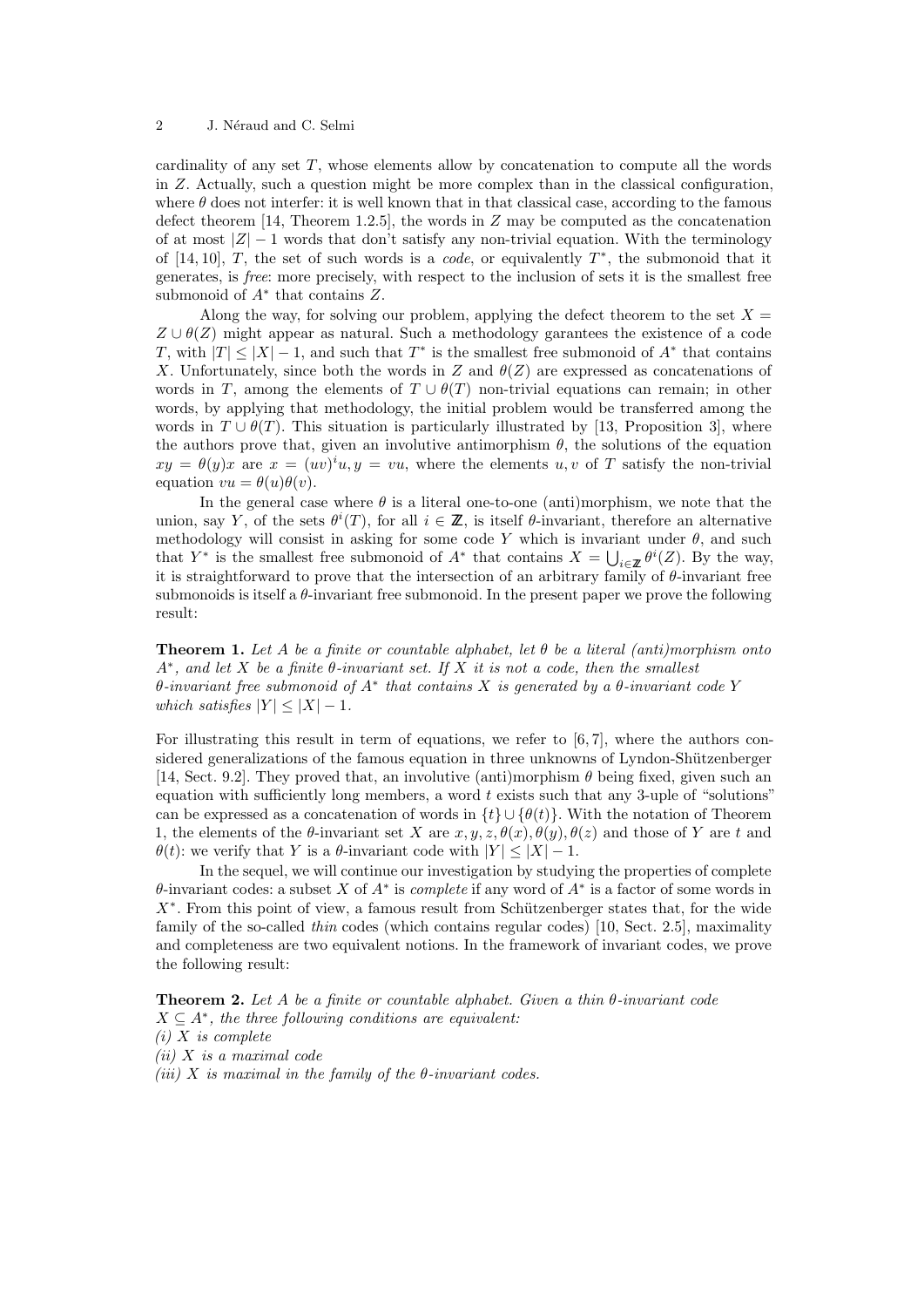In the proof, the main feature consists in establishing that a non-complete  $\theta$ -invariant code *X* cannot be maximal in the family of  $\theta$ -invariant codes: actually, the most delicate step lays upon the construction of a convenient  $\theta$ -invariant set  $Z \subseteq A^*$ , with  $X \cap Z = \emptyset$  and such that  $X \cup Z$  remains itself a  $\theta$ -invariant code.

It is well known that the preceding result from Schützenberger has been successfully extended to some famous families of thin codes, such as *prefix* (*bifix, uniformly synchronous, circular*) codes (cf [10, Proposition 3.3.8], [10, Proposition 6.2.1], [10, Theorem 10.2.11], [15, Proposition 3.6] and [11, Theorem 3.5]) and codes with a *finite deciphering delay* (f.d.d. codes, for short) [10, Theorem 5.2.2]. From this point of view, we will examine the behavior of corresponding families of *θ*-invariant codes. Actually we establish a result similar to the preceding theorem 2 in the framework of the family of prefix (bifix, f.d.d., two-way f.d.d, uniformly synchronized, circular codes). In the proof, a construction very similar to the previous one may be used in the case of prefix, bifix, f.d.d., two-way f.d.d codes. At the contrary, investigating the behavior of circular codes with regards to the question necessitates the computation of a more sofisticated set; moreover the family of uniformly synchronized codes itself impose to make use of a significantly different methodology.

In the last part of our study, we address to the problem of embedding a non-complete  $\theta$ -invariant code into a complete one. For the first time, this question was stated in [2], where the author asked whether any finite code can be imbedded into a regular one. A positive answer was provided in [1], where was established a formula for embedding any regular code into a complete one. From the point of view of *θ*-invariant codes, we obtain a positive answer only in the case where  $\theta$  is an involutive antimorphism which is different of the so-called miror image; actually the general question remains open.

We now describe the contents of the paper. Section 2 contains the preliminaries: the terminology of the free monoid is settled, and the definitions of some classical families of codes are recalled. Theorem 1 is established in Section 3, where an original example of equation is studied. The proof of Theorem 2 is done in Section 3, and extensions for special familes of *θ*-invariant codes are studied in Section 4. The question of embedding a regular *θ*-invariant code into a complete one is examined in Section 5.

#### **2 Preliminaries**

We adopt the notation of the free monoid theory: given an alphabet *A*, we denote by *A<sup>∗</sup>* the free monoid that it generates. Given a word *w*, we denote by  $|w|$  its length, the empty word, that we denote by  $\varepsilon$ , being the word with length 0. We denote by  $w_i$  the letter of position *i* in *w*: with this notation we have  $w = w_1 \cdots w_{|w|}$ . We set  $A^+ = A^* \setminus \{\varepsilon\}$ . Given  $x \in A^*$ and  $w \in A^+$ , we say that *x* is a *prefix* (*suffix*) of *w* if a word *u* exists such that  $w = xu$  $(w = ux)$ . Similarly, x is a *factor* of w if a pair of words  $u, v$  exists such that  $w = uxv$ . Given a non-empty set  $X \subseteq A^*$ , we denote by  $P(X)$  ( $S(X)$ ,  $F(X)$ ) the set of the words that are prefix (suffix, factor) of some word in *X*. Clearly, we have  $X \subseteq P(X)$  ( $S(X), F(X)$ ). A set  $X \subseteq A^*$  is *complete* iff  $F(X^*) = A^*$ . Given a pair of words *w*, *w'*, we say that it *overlaps* if words u, v exist such that  $uw' = wv$  or  $w'u = vw$ , with  $1 \leq |u| < |w|$  and  $1 \leq |v| < |w'|$ ; otherwise, the pair is *overlapping-free* (in such a case, if  $w = w'$ , we simply say that *w* is overlapping-free).

It is assumed that the reader has a fundamental understanding with the main concepts of the theory of variable length codes: we only recall some of the main definitions and we suggest, if necessary, that he (she) report to [10]. A set *X* is a *variable length code* (a *code* for short) iff any equation among the words of *X* is trivial, that is, for any pair of sequences of words in X, namely  $(x_i)_{1 \le i \le m}$ ,  $(y_i)_{1 \le i \le n}$ , the equation  $x_1 \cdots x_m = y_1 \cdots y_n$  implies  $m = n$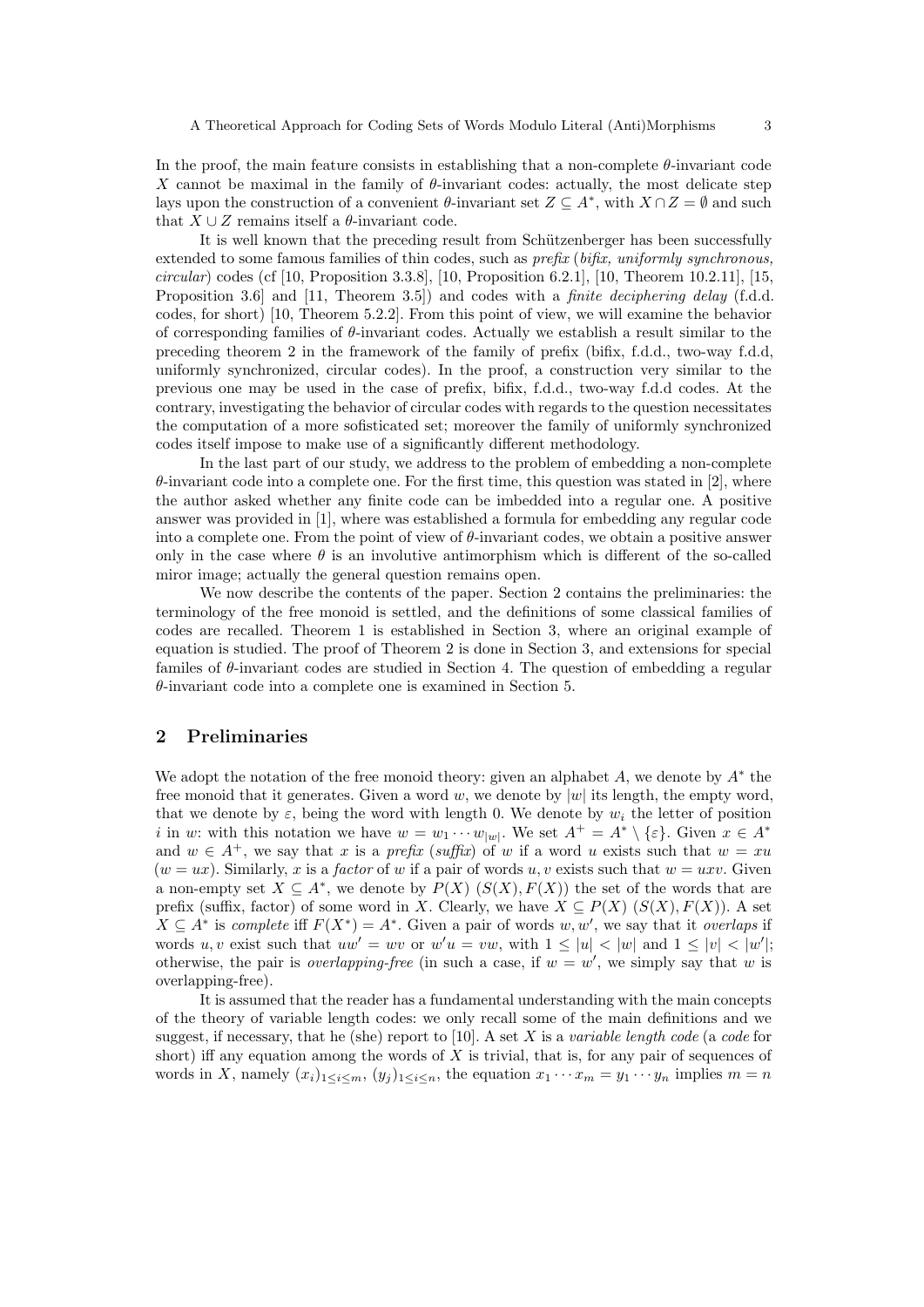#### 4 J. Néraud and C. Selmi

and  $x_i = y_i$  for each integer  $i \in [1, m]$ . By definition  $X^*$ , the submonoid of  $A^*$  which is generated by *X*, is *free*. Equivalently, *X<sup>∗</sup>* satisfies the property of *equidivisibility*, that is  $(X^*)^{-1}X^* \cap X^*(X^*)^{-1} = X^*$ .

Some famous families of codes that have been studied in the literature: *X* is a *prefix* (*suffix, bifix*) *code* iff *X ̸*= *{ε}* and *X ∩XA*<sup>+</sup> = *∅* (*X ∩A*<sup>+</sup>*X* = *∅, X ∩XA*<sup>+</sup> = *X ∩A*<sup>+</sup>*X* = *∅*). *X* is a code with a *finite deciphering delay* (*f.d.d. code* for short) if it is a code and if a nonnegative integer *d* exists such that *X−*<sup>1</sup>*X<sup>∗</sup> ∩ X<sup>d</sup>A*<sup>+</sup> *⊆ X*<sup>+</sup>. With this condition, if another integer *d'* exists such that we have  $X^*X^{-1} \cap A^+X^{d'} \subseteq X^+$ , we say that *X* is a *two-way f.d.d. code*. *X* is a *uniformly synchronized code* if it is a code and if a positive integer *k* exists such that, for all  $x, y \in X^k, u, v \in A^+$ :  $uxyv \in X^* \implies ux, xv \in X^*$ . X is a *circular code* if for any pair of sequences of words in *X*, namely  $(x_i)_{1 \leq i \leq m}$ ,  $(y_j)_{1 \leq j \leq n}$ , and any pair of words s, p, with  $s \neq \varepsilon$ , the equation  $x_1 \cdots x_m = sy_2 \cdots y_n$ , with  $y_1 = ps$ , implies  $m = n$ ,  $p = \varepsilon$ and  $x_i = y_i$  for each  $i \in [1, m]$ .

In the whole paper, we consider a *finite* or *countable* alphabet *A* and a mapping *θ* which satisfies each of the three following conditions:

(a)  $\theta$  is a one-to-one correspondence onto  $A^*$ 

(b)  $\theta$  is *literal*, that is  $\theta(A) \subseteq A$ 

(c) either  $\theta$  is a *morphism* or it is an *antimorphism* (it is an antimophism if  $\theta(\varepsilon) = \varepsilon$ and  $\theta(xy) = \theta(y)\theta(x)$ , for any pair of words x, y); for short in any case we write that  $\theta$  is an *(anti)morphism*.

In the case where *A* is a finite set, it is well known that a positive integer *n* exists such that  $\theta^n = id_{A^*}$ . In the whole paper, we are interested in the family of sets  $X \subseteq A^*$ that are invariant under the mapping  $\theta$  ( $\theta$ *-invariant* for short), that is  $\theta(X) = X$ .

#### **3 A Defect Effect for Invariant Sets**

Informally, the famous defect theorem says that if some words of a set *X* satisfy a non-trivial equation, then these words may be written upon an alphabet of smaller size. In this section, we examine whether a corresponding result may be stated in the frameword of *θ*-invariant sets. The following property comes from the definition:

**Proposition 1.** Let M be a submonoid of  $A^*$  and let  $S \subseteq A^*$  be such that  $M = S^*$ . Then *M is θ-invariant if and only if S is θ-invariant.*

Clearly the intersection of a non-empty family of  $\theta$ -invariant free submonoids of  $A^*$  is itself a *θ*-invariant free submonoid. Given a submonoid *M* of *A<sup>∗</sup>* , recall that its *minimal generating set* is  $(M \setminus {\varepsilon}) \setminus (M \setminus {\varepsilon})^2$ .

**Theorem 2.** Let A be a finite or countable alphabet, let  $X \subseteq A^*$  be a  $\theta$ -invariant set and *let Y be the minimal generating set of the smallest θ-invariant free submonoid of A<sup>∗</sup> which contains X.* If *X is not a code, then we have*  $|Y| < |X| - 1$ *.* 

*Proof.* With the notation of Theorem 2, since *Y* is a code, each word  $x \in X$  has a unique factorization upon the words of *Y*, namely  $x = y_1 \cdots y_n$ , with  $y_i \in Y$  (1  $\leq i \leq n$ ). In a classical way, we say that  $y_1$   $(y_n)$  is the *initial* (*terminal*) factor of x (with respect to such a factorization). At first, we shall establish the following lemma:

**Lemma 3.** *With the preceding notation, each word in Y is the initial (terminal) factor of a word in X.*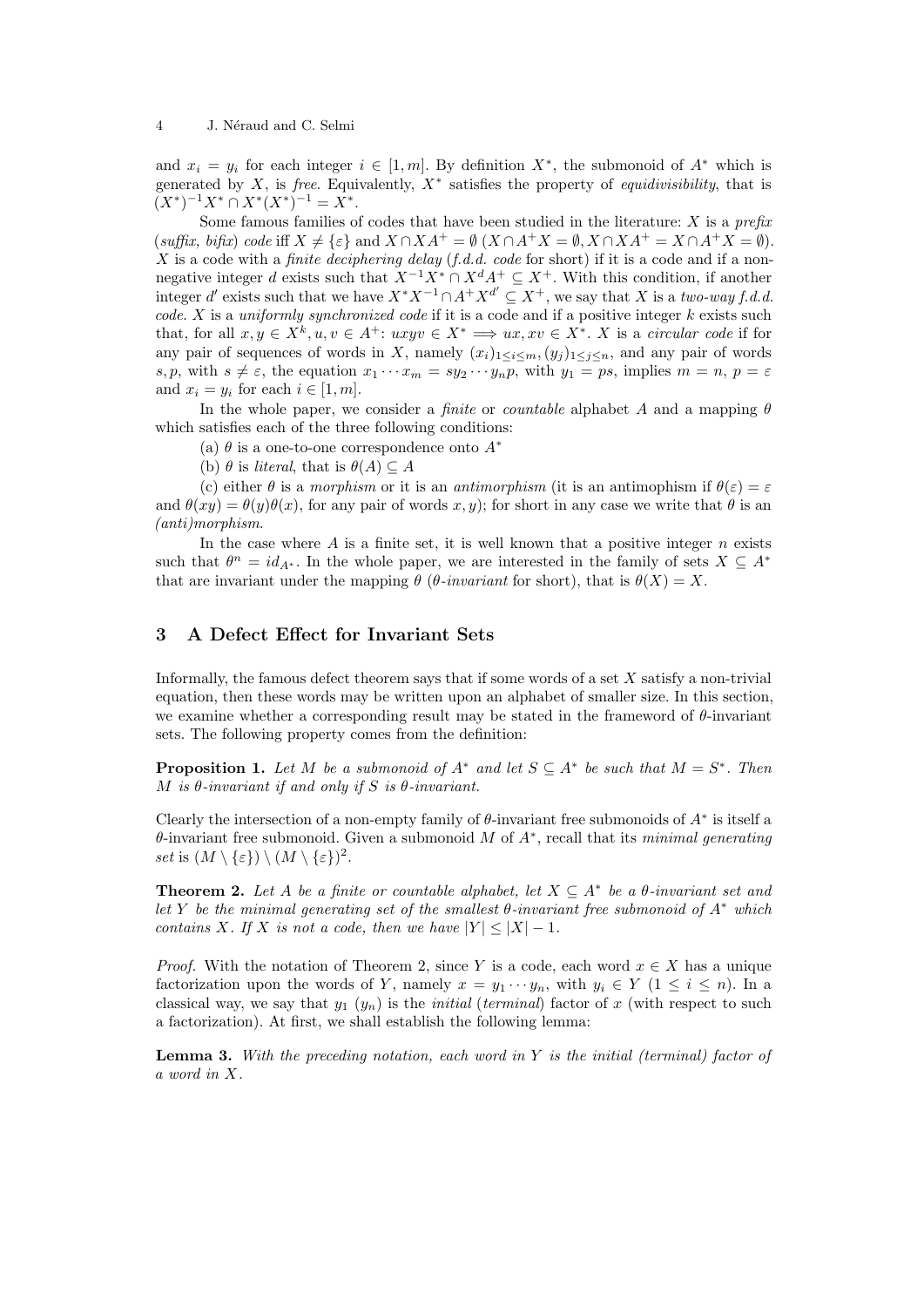*Proof.* By contradiction, assume that a word  $y \in Y$  that is never initial of any word in X exists. Set  $Y_0 = (Y \setminus \{y\})\{y\}^*$  and  $Y_i = \theta^i(Y_0)$ , for each integer  $i \in \mathbb{Z}$ . In a classical way (cf e.g. [14, p. 7]), since *Y* is a code,  $Y_0$  itself is a code. Since  $\theta^i$  is a one-to-one correspondence, for each integer  $i \in \mathbb{Z}$ ,  $Y_i$  is a code, that is  $Y_i^*$  is a free submonoid of  $A^*$ . Consequently, the intersection, namely *M*, of the family  $(Y_i^*)_{i \in \mathbb{Z}}$  is itself a free submonoid of  $A^*$ . Moreover we have  $\theta(M) \subseteq M$  (indeed, given a word  $w \in M$ ,  $\theta(w) \notin Y_i$  implies  $w \notin Y_{i-1}$ ) therefore, since  $\theta$ is onto, we obtain  $\theta(M) = M$ . Let *x* be an arbitrary word in *X*. Since  $X \subseteq Y^*$ , and according to the definition of y, we have  $x = (y_1y^{k_1})(y_2y^{k_2})\cdots(y_ny^{k_n})$ , with  $y_1, \cdots y_n \in Y \setminus \{y\}$  and  $k_1, \dots, k_n \geq 0$ . Consequently *x* belongs to  $Y_0^*$ , therefore we have  $X \subseteq Y_0^*$ . Since *X* is  $\theta$ invariant, this implies  $X = \theta(X) \subseteq Y_i^*$  for each  $i \in \mathbb{Z}$ , thus  $X \subseteq M$ .

But the word *y* belongs to  $Y^*$  and doesn't belong to  $Y_0^*$  thus it doesn't belong to *M*. This implies  $X \subseteq M \subsetneq Y^*$ : a contradiction with the minimality of  $Y^*$ .

*Proof of Theorem 2.* Let  $\alpha$  be the mapping from *X* onto *Y* which, with every word  $x \in X$ , associates the initial factor of *x* in its (unique) factorization over *Y ∗* . According to Lemma 3, *α* is onto. We will prove that it is not one-to-one. Classically, since *X* is not a code, a non-trivial equation may be written among its words, say:

 $x_1 \cdots x_n = x'_1 \cdots x'_m$ , with  $x_i, x'_j \in X$   $x_1 \neq x'_1$   $(1 \leq i \leq n, 1 \leq j \leq m)$ . Since Y is a code, a unique sequence of words in  $Y$ , namely  $y_1, \dots, y_p$  exists such that:

 $x_1 \cdots x_n = x'_1 \cdots x'_m = y_1 \cdots y_p$ . This implies  $y_1 = \alpha(x_1) = \alpha(x'_1)$  and completes the proof.

In what follows we discuss some interpretation of Theorem 2 with regards to equations in words. For this purpose, we assume that *A* is finite, thus a positive integer *n* exists such that  $\theta^n = id_{A^*}$ . Consider a finite set of words, say *Z*, and denote by *X* the union of the sets  $\theta^{i}(Z)$ , for  $i \in [1, n]$ ; assume that a non-trivial equation holds among the words of *X*, namely  $x_1 \cdots x_m = y_1 \cdots y_p$ . By construction *X* is *θ*-invariant therefore, according to Theorem 2, a *θ*-invariant code *Y* exists such that  $X \subseteq Y^*$ , with  $|Y| \leq |X| - 1$ . This means that each of the words in *X* can be expressed by making use of at most  $|X| - 1$  words of type  $\theta^{i}(u)$ , with  $u \in Y$  and  $1 \leq i \leq n$ . It will be easily verified that the examples from [6, 13, 7] corroborate this fact, moreover below we mention an original one:

*Example 4.* Let  $\theta$  be a literal antimorphism such that  $\theta^3 = id_{A^*}$ . Consider two different words x, y, with  $|x| > |y|$ , which satisfy the following equation:

$$
x\theta(y) = \theta^2(y)\theta(x).
$$

With these conditions, a pair of words *u*, *v* exists such that  $x = uv$ ,  $\theta^2(y) = u$ , thus  $y = \theta(u)$ , moreover we have  $v = \theta(v)$  and  $u = \theta(u) = \theta^2(u)$ . With the preceding notation, we have  $Z = \{x, y\}, X = Z \cup \theta(Z) \cup \theta^2(Z), Y = \{u\} \cup \{v\} \cup \{\theta(u)\} \cup \{\theta(v)\} \cup \{\theta^2(u)\} \cup \{\theta^2(v)\}.$  It follows from  $y = \theta(y) = \theta^2(y)$  that  $X = \{x\} \cup \{\theta(x)\} \cup \{\theta^2(x)\} \cup \{y\}.$ 

- At first, assume that no word *t* exists such that  $u, v \in t^+$ . In a classical way, we have  $uv \neq vu$ , thus  $X = \{x, \theta(x), \theta^2(x), y\}$  and  $Y = \{u, v\}$ . We verify that  $|Y| \leq |X| - 1$ .

- Now, assume that we have  $u, v \in t^+$ . We obtain  $X = Z = \{x, y\}$  and  $Y = \{t\}$ . Once more we have  $|Y| < |X| - 1$ .

#### **4 Maximal** *θ***-Invariant Codes**

Given set  $X \subseteq A^*$ , we say that it is *thin* if  $A^* \neq F(X)$ . Regular codes are well known examples of thin codes. From the point of view of maximal codes, below we recall one of the famous result stated by Schützenberger:

 $\blacksquare$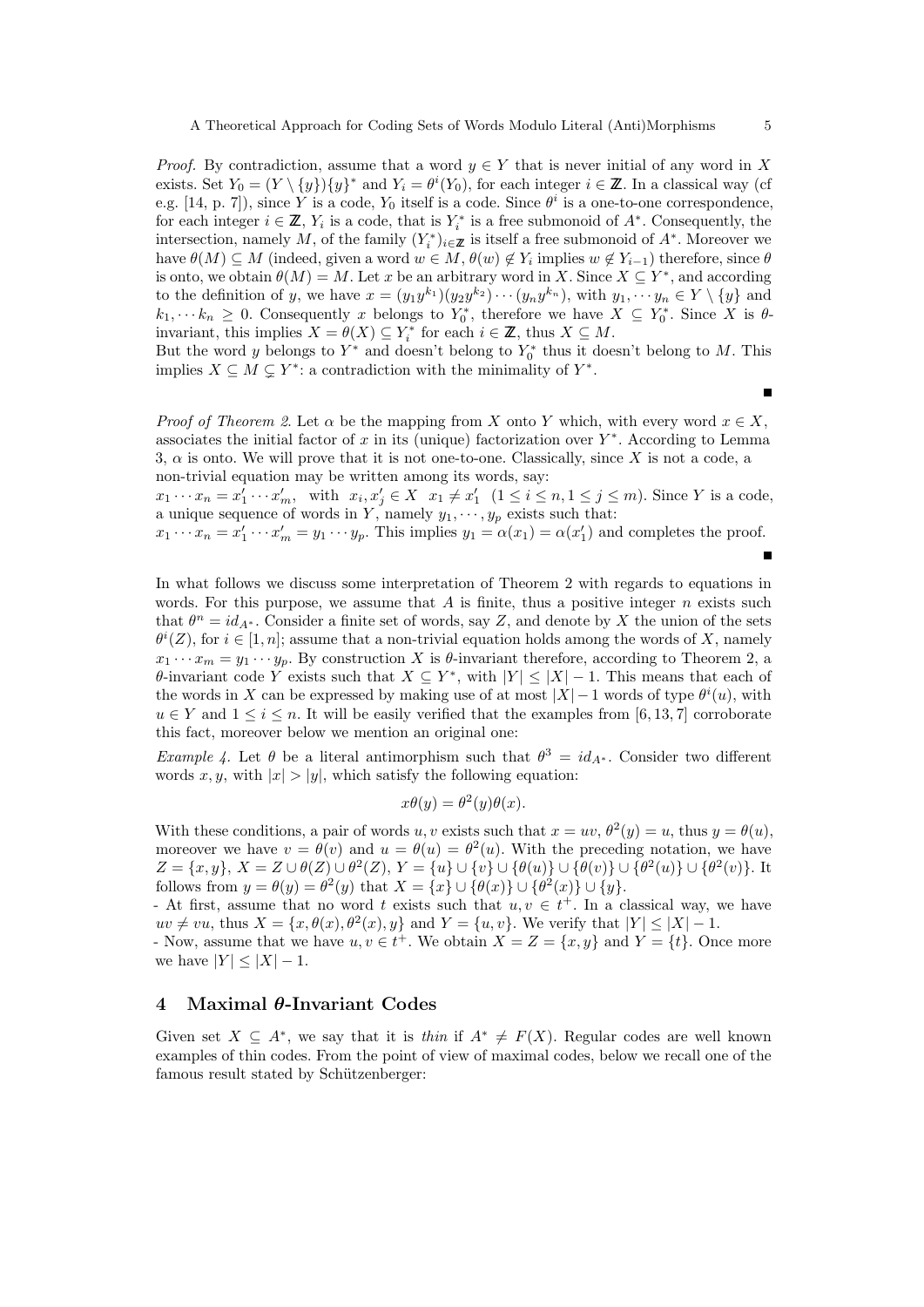**Theorem 5. [10, Theorem 2.5.16]** *Let X be an thin code. Then the following conditions are equivalent:*

*(i) X is complete*

*(ii) X is a maximal code.*

The aim of this section is to examine whether a corresponding result may be stated in the family of thin *θ*-invariant codes.

In the case where  $|A| = 1$ , we have  $\theta = id_{A^*}$ , moreover the codes are all the singletons in  $A^+$ . Therefore any code is  $\theta$ -invariant, maximal and complete. In the rest of the paper, we assume that  $|A| \geq 2$ .

*Some notations*. Let *X* be a non-complete  $\theta$ -invariant code, and let  $y \notin F(X^*)$ . Without loss of generality, we may assume that the initial and the terminal letters of *y* are different (otherwise, substitute to *y* the word  $a y \overline{a}$ , with  $a, \overline{a} \in A$  and  $a \neq \overline{a}$ ), we may also assume that  $|y| \geq 2$ . Set:

$$
y = ax\overline{a}, \quad z = \overline{a}^{|y|}ya^{|y|} = \overline{a}^{|y|}ax\overline{a}a^{|y|}.\tag{1}
$$

Since  $\theta$  is a literal (anti)morphism, for each integer  $i \in \mathbb{Z}$ , a pair of different letters  $b, \overline{b}$  and a word  $x'$  exist such that  $|x'| = |x| = |y| - 2$ , and:

$$
\theta^i(z) = \overline{b}^{|y|} \theta^i(y) b^{|y|} = \overline{b}^{|y|} b x^{\prime} \overline{b} b^{|y|}. \tag{2}
$$

 $\blacksquare$ 

Given two (not necessarily different) integers  $i, j \in \mathbb{Z}$ , we will accurately study how the two words  $\theta^i(z)$ ,  $\theta^j(z)$  may overlap.

**Lemma 6.** With the notation in (2), let  $u, v \in A^+$  and  $i, j \in \mathbb{Z}$  such that  $|u| \leq |z| - 1$  and  $\theta^{i}(z)v = u\theta^{j}(z)$ . Then we have  $|u| = |v| \ge 2|y|$ , moreover a letter b and a unique positive integer k (depending of |u|) exist such that we have  $\theta^{i}(z) = ub^{k}, \theta^{j}(z) = b^{k}v$ , with  $k \leq |y|$ .

*Proof.* According to (2), we set  $\theta^{i}(z) = \overline{b}^{|y|} b x' \overline{b} b^{|y|}$  and  $\theta^{j}(z) = \overline{c}^{|y|} c x'' \overline{c} c^{|y|}$ , with  $b, \overline{b}, c, \overline{c} \in A$ and  $b \neq \overline{b}, c \neq \overline{c}$ . Since  $\theta$  is a literal (anti)morphism, we have  $|\theta^{i}(z)| = |\theta^{j}(z)|$  thus  $|u| = |v|$ ; since we have  $1 \leq |u| \leq 3|y| - 1$ , exactly one of the following cases occurs:

Case 1:  $1 \le |u| \le |y| - 1$ . With this condition, we have  $(\theta^i(z))_{|\underline{u}|+1} = \overline{b} = \overline{c} = (u\theta^j(z))_{|u|+1}$ and  $(\theta^i(z))_{|y|+1} = b = \overline{c} = (u\theta^j(z))_{|y|+1}$ , which contradicts  $b \neq \overline{b}$ .

Case 2:  $|u| = |y|$ . This condition implies  $(\theta^i(z))_{|u|+1} = b = \overline{c} = (u\theta^j(z))_{|u|+1}$  and  $(\theta^i(z))_{2|y|} =$  $\overline{b} = \overline{c} = (u\theta^j(z))_{2|y|}$ , which contradicts  $b \neq \overline{b}$ .

Case 3:  $|y|+1 \le |u| \le 2|y|-1$ . We obtain  $(\theta^{i}(z))_{2|y|} = \overline{b} = \overline{c} = (u\theta^{j}(z))_{2|y|}$  and  $(\theta^{i}(z))_{2|y|+1} =$  $b = \overline{c} = (u\theta^j(z))_{2|y|+1}$  which contradicts  $b \neq \overline{b}$ .

*Case 4:* 2|*y*|  $\leq |u| \leq 3|y| - 1$ . With this condition, necessarily we have  $b = \overline{c}$ , therefore an integer  $k \in [1, |y|]$  exists such that  $\theta^i(z) = ub^k$  and  $\theta^j(z) = b^k v$ .

Set  $Z = \{\theta^i(z)|i \in \mathbb{Z}\}\.$  Since  $y \notin F(X^*)$  and since X is  $\theta$ -invariant, for any integer  $i \in \mathbb{Z}$ we have  $\theta^{i}(z) \notin F(X^*)$ , hence we obtain  $Z \cap F(X^*) = \emptyset$ . By construction, all the words in *Z* have length *|z|* moreover, as a consequence of Lemma 6:

**Lemma 7.** *With the preceding notation, we have*  $A^+ZA^+\cap ZX^*Z=\emptyset$ *.*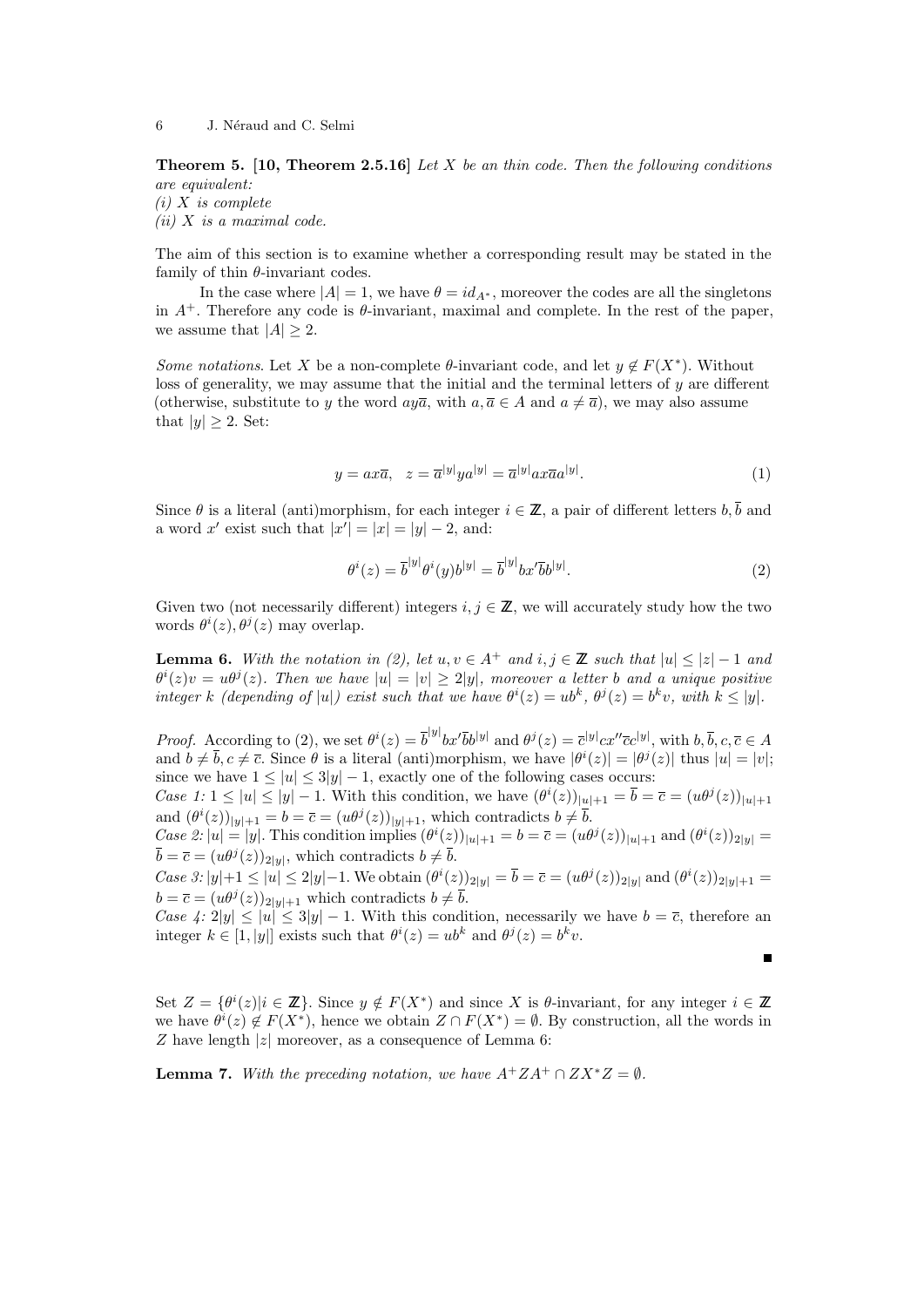*Proof.* By contradiction, assume that  $z_1, z_2, z_3 \in Z$ ,  $x \in X^*$  and  $u, v \in A^+$  exist such that  $uz_1v = z_2xz_3$ . By comparing the lengths of the words *u* and *v* with |*z*|, exactly one of the three following cases occurs:

*Case 1:*  $|z| \le |u|$  and  $|z| \le |v|$ . With this condition, we have  $z_2 \in P(u)$  and  $z_3 \in S(v)$ . therefore the word  $z_1$  is a factor of *x*: this contradicts  $Z \cap F(X^*) = \emptyset$ .

*Case 2:*  $|u| < |z| \le |v|$ . We have in fact  $u \in P(z_2)$  and  $z_3 \in S(v)$ . We are in the condition of Lemma 6: the words  $z_2$ ,  $z_1$  overlap. Consequently,  $u \in A^+$  and  $b \in A$  exist such that  $z_2 = ub^k$  and  $z_1 = b^k z'_1$ , with  $1 \leq k \leq |y|$ . But by construction we have  $|uz_1| = |z_2 x z_3| - |v|$ : since we assume  $|v| \ge |z|$ , this implies  $|uz_1| \le |z_2xz_3| - |z| = |z_2x|$ , therefore we obtain  $uz_1 = ub^k z'_1 \in P(z_2 x)$ . It follows from  $z_2 = ub^k$  that  $z'_1 \in P(x)$ . Since  $z_1 \in Z$  and according to (2),  $i \in \mathbb{Z}$  and  $\bar{b} \in A$  exist such that we have  $z_1 = b^k z'_1 = b^{|y|} \theta^i(y) \overline{b}^{|y|}$ . Since by Lemma 6 we have  $|z'_1| = |u| \ge 2|y|$ , we obtain  $\theta^i(y) \in F(z'_1)$ , which contradicts  $y \notin F(X^*)$ .

*Case 3:*  $|v| < |z| \le |u|$ . Same arguments on the reversed words lead to a conclusion similar to that of Case 2.

Case 4:  $|z| > |u|$  and  $|z| > |v|$ . With this condition, both the pairs of words  $z_2, z_1$  and  $z_1, z_3$ overlap. Once more we are in the condition of Lemma 6: letters *c, d*, words *u, v, s, t*, and integers *h, k* exist such that the two following properties hold:

$$
z_2 = uc^h, \quad z_1 = c^h s, \quad |u| = |s| \ge 2|y|, \quad h \le |y|,\tag{3}
$$

$$
z_1 = td^k, \quad z_3 = d^k v, \quad |v| = |t| \ge 2|y|, \quad k \le |y|.
$$
 (4)

It follows from  $uz_1v = z_2xz_3$  that  $uz_1v = (uc^h)x(d^kv)$ , thus  $z_1 = c^hxd^k$ . Once more according to (2),  $i \in \mathbb{Z}$  and  $\bar{c} \in A$  exist such that we have  $z_1 = c^{|y|} \theta^i(y) \bar{c}^{|y|}$ . Since we have  $h, k \leq |y|$ , this implies  $d = \overline{c}$  moreover  $\theta^i(y)$  is a factor of *x*. Once more, this contradicts  $y \notin F(X^*)$ .



**Fig. 1.** Proof of Lemma 7: Case 2

Thanks to Lemma 7 we will prove some meaningful results in Section 5. Presently, we will apply it in a special context:

**Corollary 8.** *With the preceding notation, X∗Z is a prefix code.*

*Proof.* Let  $z_1, z_2 \in Z$ ,  $x_1, x_2 \in X^*$ ,  $u \in A^+$ , such that  $x_1z_1u = x_2z_2$ . For any word  $z_3 \in Z$ , we have  $(z_3x_1)z_1(u) = z_3x_2z_1$ , a contradiction with Lemma 7.

We are now ready to prove the main result of the section: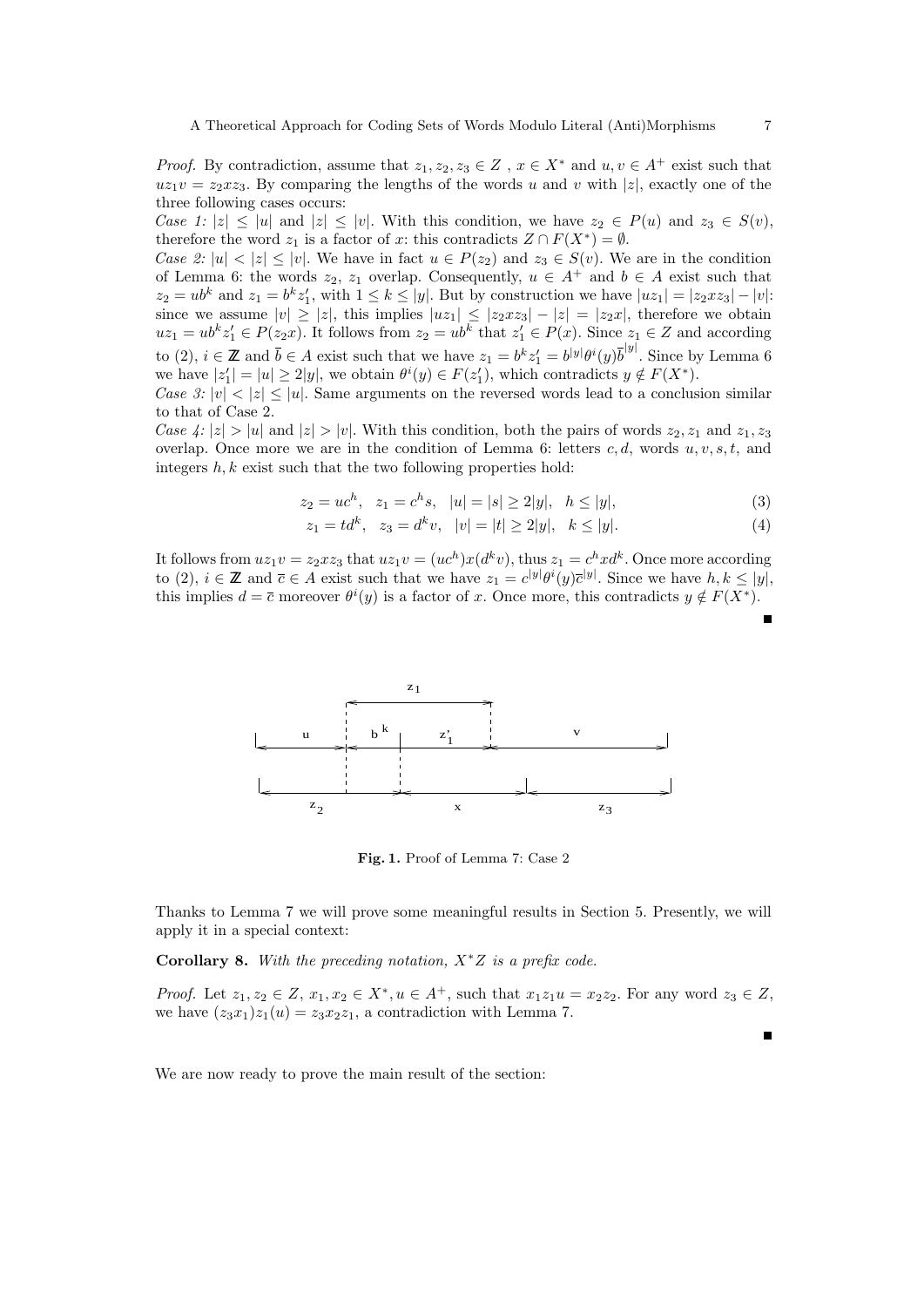**Theorem 9.** Let A be a finite or countable alphabet and let  $X \subseteq A^*$  be a thin  $\theta$ -invariant *code. Then the following conditions are equivalent:*

*(i) X is complete*

*(ii) X is a maximal code (iii) X is maximal in the family θ-invariant codes.*

*Proof.* Let X be a  $\theta$ -invariant code. According to Theorem 5, if X is thin and complete, then it is a maximal code, therefore *X* is maximal in the family of *θ*-invariant codes. For proving the converse, we consider a set X which is maximal in the family of  $\theta$ -invariant codes. Assume that *X* is not complete and let  $y \notin F(X^*)$ . Define the word *z* as in (1) and consider the set  $Z = {\theta^i(z) | i \in \mathbb{Z}}$ . At first, we will prove that  $X \cup Z$  remains a code. In view of that, we consider an arbitrary equation between the words in  $X \cup Z$ . Since *X* is a code, without loss of generality, we may assume that at least one element of *Z* has at least one occurrence in one of the two sides of this equation. As a matter of fact, with such a condition and since  $Z \cap F(X^*) = \emptyset$ , two sequences of words in  $X^*$ , namely  $(x_i)_{1 \leq i \leq n}$ ,  $(x'_j)_{1 \leq j \leq p}$  and two sequences of words in *Z*, namely  $(z_i)_{1 \leq i \leq n-1}$ ,  $(z'_j)_{1 \leq j \leq p-1}$  exist such that the equation takes the following form:

$$
x_1 z_1 x_2 z_2 \cdots x_{n-1} z_{n-1} x_n = x'_1 z'_1 x'_2 z'_1 \cdots x'_{p-1} z'_{p-1} x'_p. \tag{5}
$$

Without loss of generality, we assume  $n > p$ . At first, according to Corollary 8, necessarily, we have  $x_1 = x'_1$ , therefore Equation (5) is equivalent to:  $z_1x_2z_2 \cdots x_{n-1}z_{n-1}x_n =$  $z'_1x'_2z'_2 \cdots x'_{p-1}z'_{p-1}x'_p$ , however, since all the words in Z have a common length, we have  $z_1 = z'_1$  hence our equation is equivalent to  $x_2 z_2 \cdots x_{n-1} z_{n-1} x_n = x'_2 z'_2 \cdots x'_{p-1} z'_{p-1} x'_p$ . Consequently, by applying iteratively the result of Corollary 8, we obtain:  $x_2 = x'_2, \dots, x_p = x'_p$ , which implies  $x_{p+1}z_{p+1} \cdots z_{n-1}x_n = \varepsilon$ , thus  $n = p$ . In other words Equation (5) is trivial, thus  $X \cup Z$  is a code.

Next, since  $\theta$  is one-to-one and since we have  $\theta(X \cup Z) \subseteq \theta(X) \cup \theta(Z) = X \cup Z$ , the code *X* ∪ *Z* is *θ*-invariant. It follows from  $z \in Z \setminus X$  that *X* is strictly included in *X* ∪ *Z*: this contradicts the maximality of *X* in the whole family of  $\theta$ -invariant codes, and completes the proof of Theorem 9.

 $\blacksquare$ 

*Example 10.* Let  $A = \{a, b, c\}$ . Consider the antimorphism  $\theta$  which is generated by the permutation  $\sigma(a) = b, \sigma(b) = c, \sigma(c) = a$  and let  $X = \{ab, cb, ca, ba, bc, ac\}$ ; it can be easily verified that *X* is a  $\theta$ -invariant code. Since we have  $a^3 \notin F(X^*)$ , by setting  $y =$  $a^3b$  and  $z = b^4 \cdot a^3b \cdot a^4$  we are in Condition (1). The corresponding set *Z* is  $\{\theta^i(z)|i \in \mathbb{R}\}$  $\mathbb{Z}=\{b^4cb^3c^4, a^4c^3ac^4, a^4ba^3b^4, c^4b^3cb^4, c^4ac^3a^4, b^4a^3ba^4\}$ . Since  $X\cup Z$  is a prefix set, this guarantees that  $X \cup Z$  remains a  $\theta$ -invariant code.

#### **5 Maximality in Some Families of** *θ***-Invariant Codes**

In the literature, statements similar to Theorem 5 were established in the framework of some special families of thin codes. In this section we will draw similar investigations with regards to *θ*-invariant codes. We will establish the following result:

**Theorem 11.** Let *A* be a finite or countable alphabet and let  $X \subseteq A^*$  be a thin  $\theta$ -invariant *prefix (resp. bifix, f.d.d., two-way f.d.d, uniformly synchronized, circular) code. Then the following conditions are equivalent: (i) X is complete*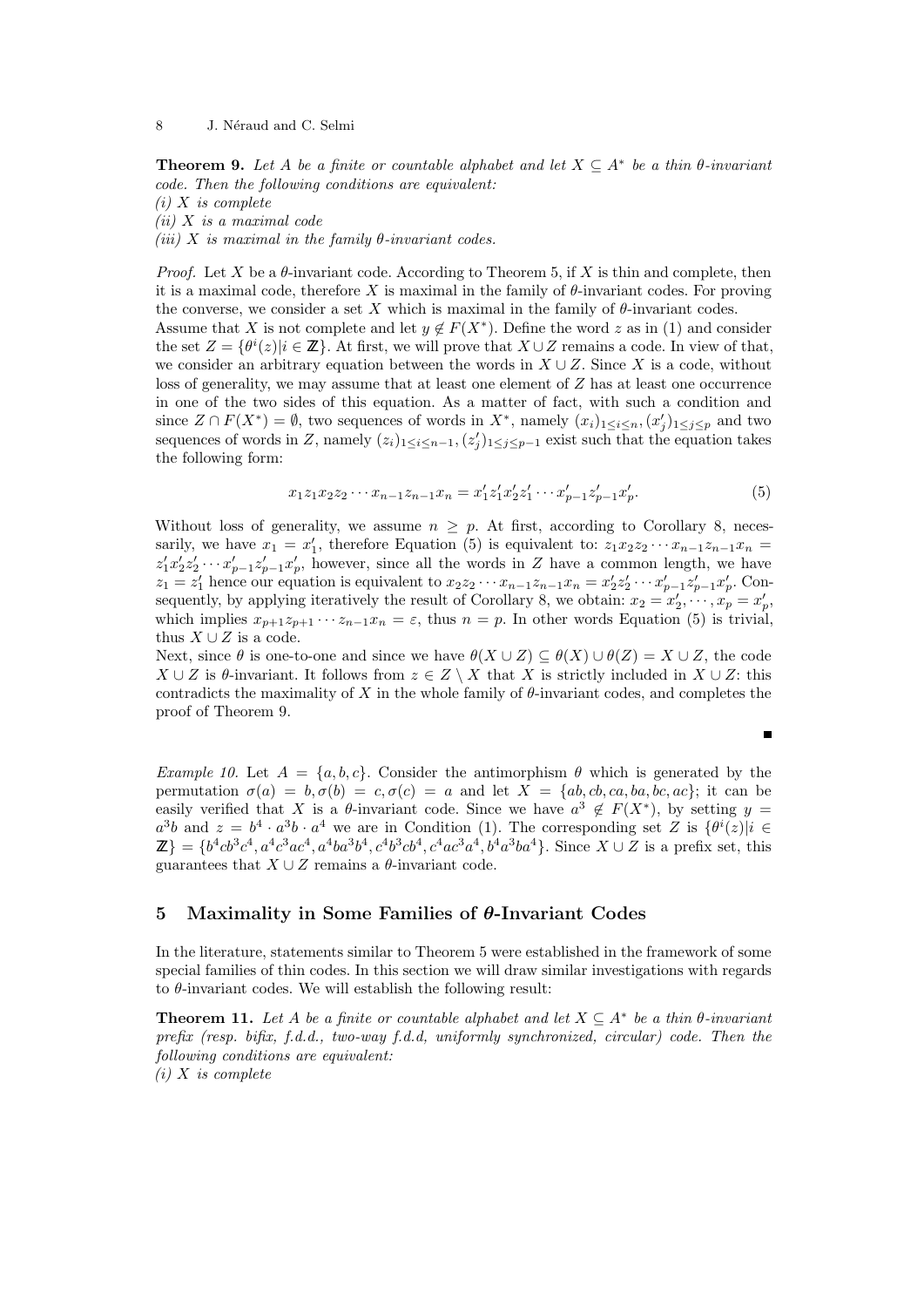A Theoretical Approach for Coding Sets of Words Modulo Literal (Anti)Morphisms 9

*(ii) X is a maximal code*

*(iii) X is maximal in the family of prefix (bifix, f.d.d., two-way f.d.d, uniformly synchronized, circular) codes*

*(iv) X is maximal in the family θ-invariant codes*

*(v) X is maximal in the family of θ invariant prefix (bifix, f.d.d., two-way f.d.d, uniformly synchronized, circular) codes.*

*Sketch proof.* According to to Theorem 9, and thanks to [10, Proposition 3.3.8], [10, Proposition 6.2.1], [10, Theorem 5.2.2], [15, Proposition 3.6] and [11, Theorem 3.5], if *X* is complete then it is maximal in the family of *θ*-invariant codes and maximal in the family of *θ*-invariant prefix (bifix, f.d.d., two-way f.d.d, uniformly synchronized, circular) codes. Consequently, the proof of Proposition 11 comes down to establish that if *X* is not complete, then it cannot be maximal in the family of *θ*-invariant prefix (bifix, f.d.d., wo-way f.d.d, uniformly synchronized, circular) codes.

1) We begin by  $\theta$ -invariant prefix codes. At first, we assume that  $\theta$  is an antimorphism. Since  $X \cap X A^+ = \emptyset$ , and since  $\theta$  is injective, we have  $\theta(X) \cap \theta(X A^+) = \emptyset$ , thus  $X \cap A^+ X = \emptyset$ . hence *X* is also a suffix code. Assume that *X* is not complete. According to [10, Proposition 3.3.8], it is non-maximal in both the families of prefix codes and suffix codes. Therefore a pair of words  $y, y' \in A^+ \setminus X$  exists such  $X \cup \{y\}$  ( $X \cup \{y'\}$ ) remains a prefix (suffix) code. By construction  $X \cup \{yy'\}$  remains a code which is both prefix and suffix.

Set  $Y = \{\theta^i(yy') | i \in \mathbb{Z}\}$ : since all the words in *Y* have same positive length, *Y* is a prefix code. From the fact that  $\theta$  is one-to-one, for any integer  $i \in \mathbb{Z}$  we obtain  $\theta^{i}(\lbrace y y' \rbrace) \cap \theta^{i}(P(X)) =$  $\theta^i(X) \cap P(\theta^i(yy')) = \emptyset$ , consequently  $X \cup Y$  remains a prefix code. By construction, *Y* is *θ*-invariant and it is not included in *X*, thus *X* is not a maximal prefix code.

In the case where  $\theta$  is a morphism, the preceding arguments may be simplified. Actually, a word  $y \in A^+ \setminus X$  exists such that  $X \cup \{y\}$  remains a prefix code, thereferore by setting  $Y = {\theta^i(y)}|i \in \mathbb{Z}$ ,  $X \cup Y$  remains a prefix code.

2) (sketch) The preceding arguments may be applied for proving that in any case, if *X* is a non-complete bifix code, then it is maximal.

3,4) (sketch) In the case where *X* is a (two-way) f.d.d.-code, according to [10, Proposition 5.2.1], similar arguments leads to a similar conclusion.

5) In the case where *X* is a *θ*-invariant uniformly synchronized code with *verbal delay*  $k$  ([10, Section 10.2]), we must make use of different arguments. Actually, according to [15, Theorem 3.10], a complete uniformly synchronized code *X′* exists, with synchronizing delay k, and such that  $X \subsetneq X'$ . More precisely,  $X'$  is the minimal generating set of the submonoid *M* of  $A^*$  which is defined by  $M = (X^{2k}A^* \cap A^*X^{2k}) \cup X^*$ . According to Proposition 1 in the present paper,  $X'$  is  $\theta$ -invariant. Since X is stictly included in  $X'$ , it cannot be maximal in the family of *θ*-invariant uniformly synchronized codes with delay *k*.

6) It remains to study the case where X is a non-complete  $\theta$ -invariant circular code. Let  $y \notin F(X^*)$  and let *z* and *Z* be computed as in Section 3: this guarantees that  $X \cup Z$ is a  $\theta$ -invariant set. For proving that  $X \cup Z$  is a circular code, by contradiction we assume that some words  $y_1, \dots, y_n, y'_1, \dots, y'_m \in X \cup Z$  (with  $m+n$  minimal),  $p \in A^*$  and  $s \in A^+$ , exist such that the following equation holds:

$$
y_1 y_2 \cdots y_n = s y_2' y_3' \cdots y_m' p
$$
 and  $y_1' = ps.$  (6)

Once more since *X* is a code, and since  $Z \cap F(X^*) = \emptyset$ , without loss of generality we assume that at least one integer  $i \in \mathbb{Z}$  exists such that  $y_i \in \mathbb{Z}$ ; similarly, at least one integer  $j \in [1, m]$ exists such that  $y'_j \in Z$ . By construction, we have  $y_i \in F(y'_j \cdots y'_m y'_1 \cdots y'_j \cdots y'_m y'_1 \cdots y'_j);$ consequently, since all the words in *Z* have the same length, a pair of integers  $h, k \in [1, m]$ and a pair of words *u, v* exist such that  $uy_i v \in y'_h X^* y'_k$ . According to Lemma 7, necessarily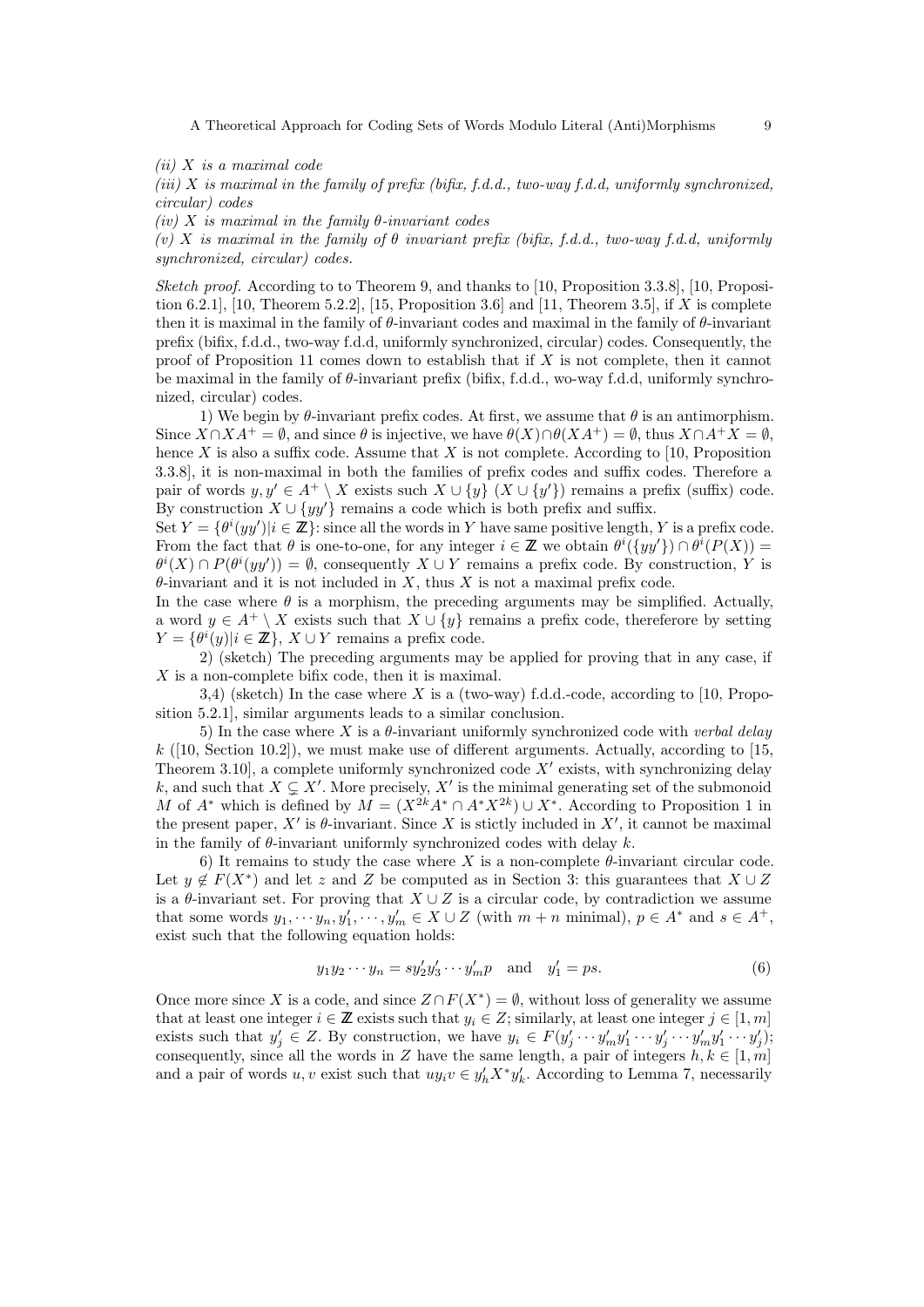we have either  $u = \varepsilon$  or  $v = \varepsilon$ ; this implies  $y_i = y'_h$  or  $y_i = y'_k$ , which contradicts the minimality of  $m + n$ , therefore  $X \cup Z$  is a circular code.

#### **6 Embedding a Regular Invariant Code into a Complete One**

In this section, we consider a non-complete regular *θ*-invariant code *X* and we are interested in the problem of computing a complete one, namely *Y*, such that  $X \subseteq Y$ . Historically, such a question appears for the first time in [2], where the author asked for the possibility of embedding a finite code into a regular complete one. With regards to *θ*-invariant codes, it seems natural to generalize the formula from [1] by making use of the code *Z* that was introduced in Section 4. More precisely we would consider the set  $X' = X \cup (ZU)^*Z$ , with  $U = A^* \setminus (X^* \cup A^* Z A^*)$ . Unfortunately, with such a construction we observe that some pairs of words in *Z* may overlap, therefore a non-trivial equation could hold among the words of *X′* .

Nevertheless, we shall see that in the very special case where  $\theta$  is an involutive antimorphism, convenient invariant overlapping-free words can be computed. Denote by  $\theta_0$  the antimorphism which is generated by the identity onto *A*; in other words, with every word  $w = w_1 \cdots w_n \in A^*$  (with  $w_i \in A$ , for  $1 \leq i \leq n$ ), it associates  $\theta_0(w) = w_n \cdots w_1$ .

**Proposition 12.** *Let A be a finite alphabet and let θ be an antimorphism onto A<sup>∗</sup> , with*  $\theta \neq \theta_0$ . If  $\theta$  is involutive, then any non-complete regular  $\theta$ -invariant code can be embedded *into a complete one.*

*Proof.* Let *X* be such that  $\theta(X) = X$ . Assume that *X* is not complete. We will construct an overlapping-free word  $t \notin F(X^*)$  such that  $\theta(t) = t$ . At first, we consider a word *x* such that  $x \notin F(X^*)$  and  $|x| \geq 2$ . Without loss of generality, we assume that *x* is overlapping-free (otherwise, as in [10, Proposition 1.3.6], a word *s* exists such that *xs* is overlapping-free). If  $\theta(x) = x$ , then we set  $t = x$ , otherwise let  $y = cx$ , where *c* stands for the initial letter of *x*. Once more, without loss of generality we assume that *y* is overlapping-free. By construction we have  $y \in cca$ <sup>+</sup>, thus  $|y| \ge 3$  and  $y_1 = y_2 = c$ . If  $\theta(y) = y$ , then we set  $t = y$ . Now assume *θ*(*y*)  $\neq$  *y*; according to the condition of Proposition 12, we have *θ A*  $\neq$  *id<sub>A</sub>*, therefore a pair of letters *a, b* exists such that the following property holds:

$$
a \neq b, \quad b \neq c, \quad \theta(a) = b, \quad \theta(b) = a. \tag{7}
$$

Set  $t = a^{|y|}b\theta(y) y a^{|y|}$ . By construction, we have  $\theta(t) = t$ , moreover the following property holds:

*Claim. t* is an overlapping-free word.

*Proof.* Let  $u, v \in A^*$  such that  $ut = tv$ , with  $1 \leq |u| \leq |t| - 1$ . According to the length of  $u$ , exactly one of the following cases occurs:

*Case 1:*  $1 \leq |u| \leq |y|$ . With this condition, we obtain  $t_{|y|+1} = b = (ut)_{|y|+1} = a$ : a contradiction with  $a \neq b$ .

*Case 2:*  $|y| + 1 \le |u| \le 2|y|$ . This condition implies  $\theta(y_1) = t_{2|y|+1} = a$ , therefore we obtain  $c = y_1 = \theta(a) = b$ : a contradiction with (7).

*Case 3:*  $|u| = 2|y| + 1$ . We have  $y = a^{|y|}$ : since we have  $|y| \geq 3$ , this contradicts the fact that *y* is overlaping-free.

Case 4:  $|u| = 2|y| + 2$ . We have  $t_{2|y|+3} = y_2 = c = (ut)_{2|y|+3} = a$ . It follows from  $y_1 = y_2 = c$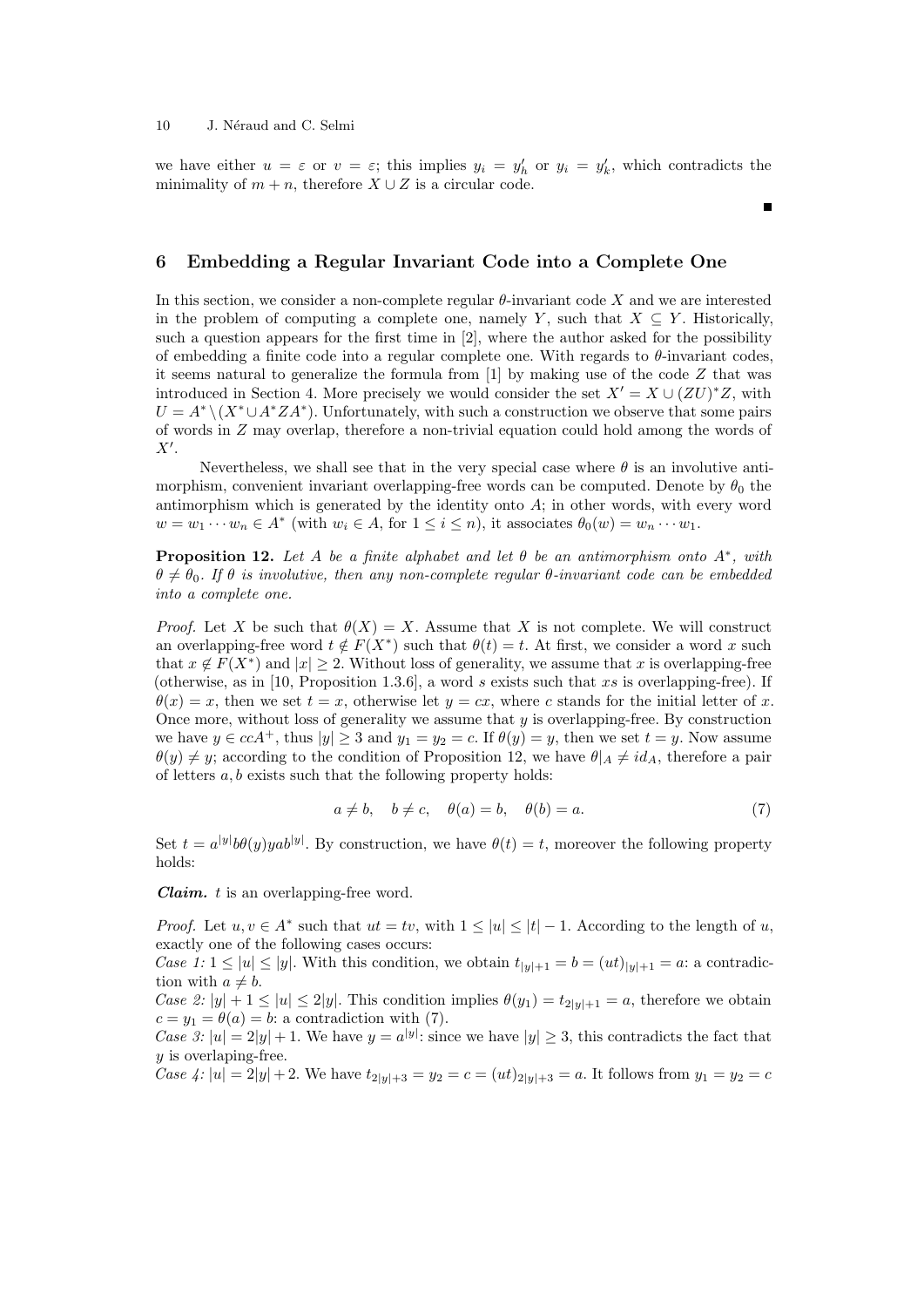that  $y = a^{|y|}$ : once more this contradicts the fact that *y* is overlapping-free. Case 5: 2|y| + 3  $\le |u| \le 3|y| + 2$ . By construction, we have  $t_{|u|+|u|} = b = (ut)_{|uu|} = a$ , a contradiction with (7).

Case 6:  $3|y| + 3 \le |u| \le |t| - 1 = 4|y| + 1$ . We obtain  $t_{|u|+1} = b = (ut)_{|u|+1} = a$ : once more this contradicts (7).

In any case we obtain a contradiction: this establishes the claim.

Since we have  $t \notin F(X^*)$ , and since *t* is overlapping-free, the classical method from [1] may be applied without any modification to ensure that *X* may embedded into a complete code, say *X'*. Recall that it computes in fact a code *X'* as  $X \cup V$ , with  $V = t(Ut)^*$  and  $U = A^* \setminus (X^* \cup A^* t A^*)$ . Moreover, since  $\theta(t) = t$ , it is straightforward to verify that  $\theta(X') = X'$ .



**Fig. 2.** Proof of Proposition 12: Case 2 with  $|y| = 3$  and  $|u| = 5$ 

With regards to the antimorphism  $\theta_0$ , necessarily the words  $w$ ,  $\theta_0(w)$  overlap, therefore the preceding methodology seems to be unreliable in the most general case. We finish our paper by stating the following open problem:

*Problem.* Let *A* be a finite alphabet and let  $\theta$  be an (anti)morphism onto  $A^*$ . Given a non-complete regular *θ*-invariant code *X ⊂ A<sup>∗</sup>* , can we compute a complete regular *θ*-invariant code *Y* such that  $X \subseteq Y$ ?

#### **References**

- 1. Ehrenfeucht A. and Rozenberg S. Each regular code is included in a regular maximal one. *Theor. Inform. Appl.*, 20:89–96, 1985.
- 2. Restivo A. On codes having no finite completion. *Discr. Math.*, 17:309–316, 1977.
- 3. Büchi M., de Luca A., De Luca A., and L. Q. Zamboni. On θ-episturmian words. *Eur. J. of Comb.*, 30:473–479, 2009.
- 4. Annal Deva Priya Darshini C., Rajkumar Dare V., Venkat I., and K.G. Subramanian. Factors of words under an involution. *J. of Math. and Inf.*, 1:52–59, 2013 -2014.
- 5. de Luca A. and De Luca A. Pseudopalindrome closure operators in free monoids. *Theoret. Comp. Sci.*, 362:282–300, 2006.
- 6. Czeizler E., Czeizler E., Kari L., and S. Seki. An extension of the Lyndon-Sch¨utzenberger result to pseudoperiodic words. *Inf. Comput.*, 209:717–730, 2011.